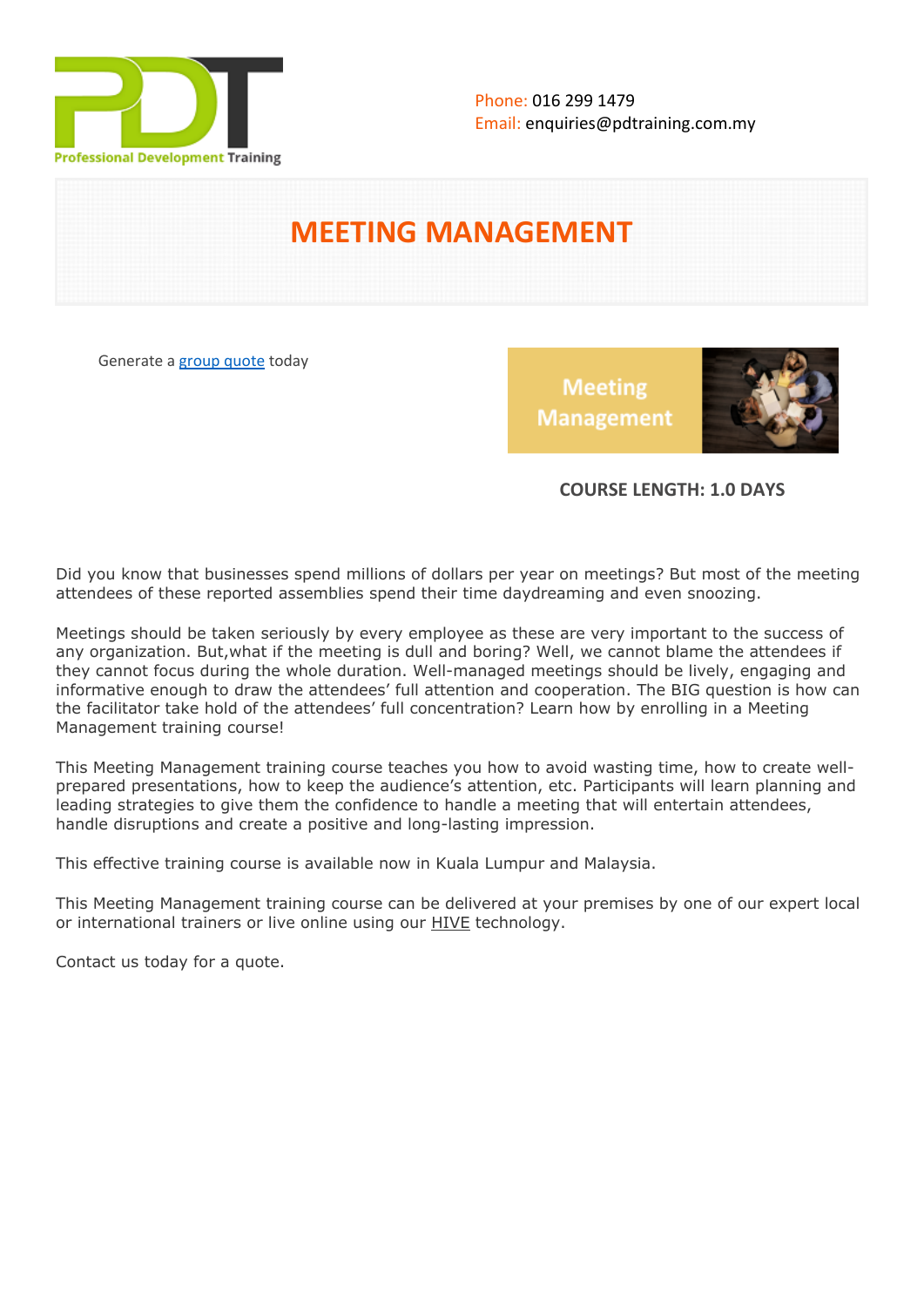# **MEETING MANAGEMENT COURSE OUTLINE**

## **FOREWORD**

An Australian University study has shown that companies are wasting huge amounts of money on inefficient meetings. The study conducted by the University of South Australia discovered that one in three workers admitted to falling asleep in meetings while 87% said they daydream and 26% said they did other work.

Professor Terry Robbins-Jones, head of the University's School of Accounting and Information Systems says face-to-face meetings are costing Australian businesses a whopping A\$19bn a year. "People spend well over 50% of their time working with other people - making it the single most expensive activity in the business world - and yet we know nothing about it," he said.

"Bearing in mind that collaboration - including the time spent in face-to-face meetings - probably accounts for well over half the total costs of any organisation, companies should be thinking about having a budget for it or monitoring how effectively it operates," he added. The University of South Australia study found that 46% of executives felt meetings were a good use of time, while 33% felt that - at best - they were fairly productive. These figures suggest that utilizing a "meeting auditor" or "collaborative advocate" could produce cost savings and increased productivity benefits.

**This Meeting Management Training Course** will assist participants with the appropriate meeting conventions and protocols to managing formal, informal and e-meetings. Participants will learn to apply tools and techniques in planning, participating in, and concluding successful meetings.

#### **OUTCOMES**

- Plan & prepare for meetings
- Identify the correct participants
- Gain insight into choosing the right time & place based on meeting type, attendees & necessary outcomes
- Create clear & concise meeting agendas
- Set up meeting spaces for maximum efficiency
- Learn how to incorporate electronic options for remote participants
- Define & assign meeting roles & responsibilities
- Use an agenda for meeting management garnering a desired outcome & accountability
- Chair meetings effectively by dealing with disruptions, professionally handling personality conflicts and taking meeting minutes.